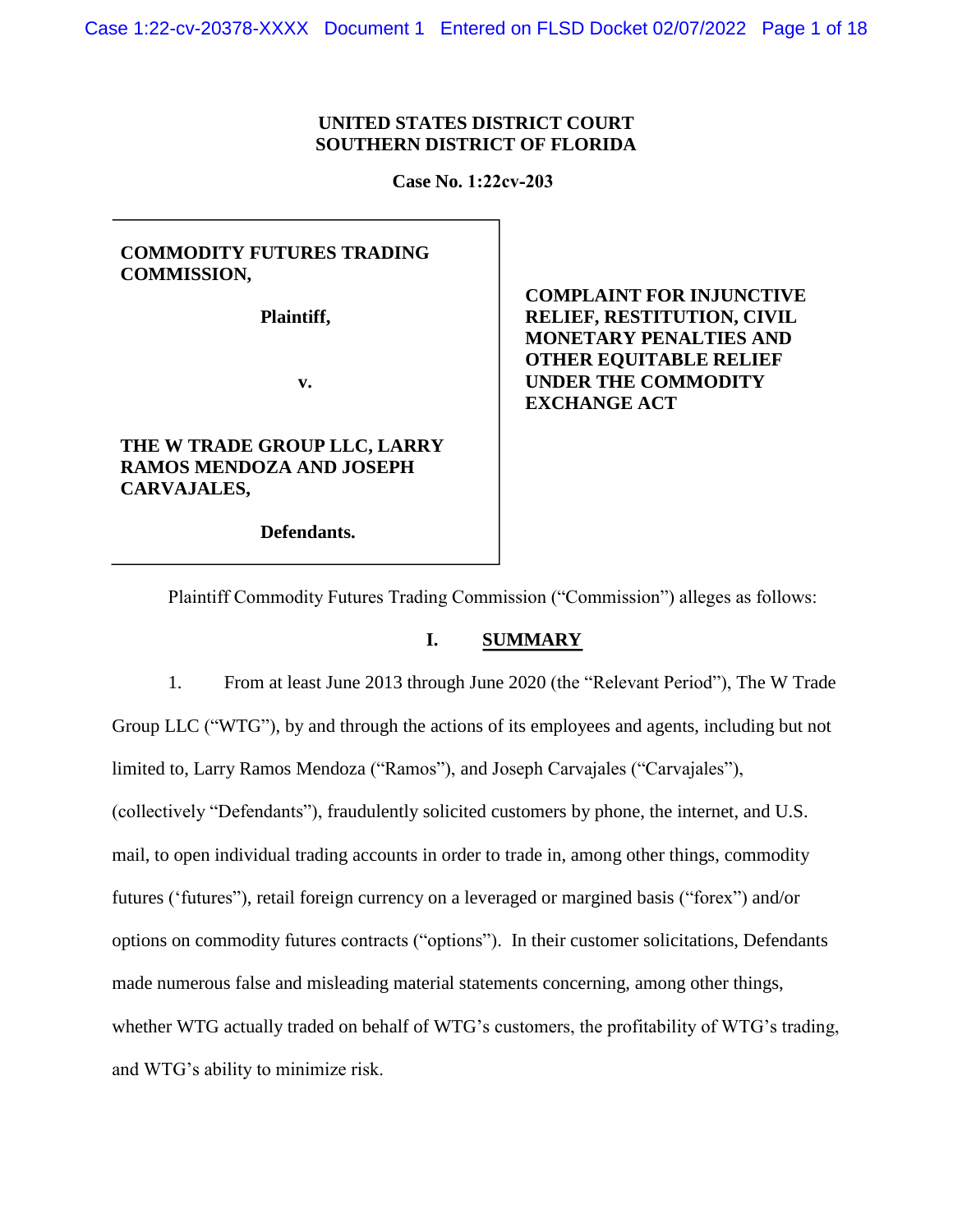2. In connection with this, WTG and Ramos misappropriated more than \$19 million from at least 220 customers to pay for personal and business expenses and diverted funds deposited by new customers to make Ponzi scheme-like payments to earlier customers who requested account withdrawals. Moreover, WTG, by and through the actions of Ramos, fabricated account statements in an effort to prevent WTG customers from learning that they had misappropriated customer funds.

3. By virtue of this conduct, and as more fully set forth below, WTG and Ramos have engaged, are engaging, and/or are about to engage in acts and practices in violation of Sections  $4b(a)(1)(A)-(C)$ ,  $4b(a)(2)(A)-(C)$ , and  $4c(b)$  of the Commodity Exchange Act ("Act"), 7 U.S.C. §§  $6b(a)(1)(A)-(C)$ ,  $6b(a)(2)(A)-(C)$ , and  $6c(b)$ , and Commission Regulation ("Regulation") 5.2(b)(1)-(3) and 33.10(a)-(c), 17 C.F.R. §§ 5.2(b)(1)-(3) and 33.10(a)-(c) (2021).

4. By virtue of this conduct, and as more fully set forth below, Carvajales has engaged, is engaging, and/or is about to engage in acts and practices in violation of 7 U.S.C. §§  $6b(a)(1)(A)$  and  $(C)$ ,  $6b(a)(2)(A)$  and  $(C)$ , and  $6c(b)$ , and 17 C.F.R. §§ 5.2(b)(1) and (3) and 33.10(a) and (c).

5. At all relevant times, the acts of Ramos and Carvajales were committed within the scope of their employment, agency, or office with WTG. Therefore, pursuant to Section  $2(a)(1)(B)$  of the Act, 7 U.S.C. §  $2(a)(1)(B)$ , and Regulation 1.2, 17 C.F.R. § 1.2 (2021), WTG is liable as a principal for the actions of Ramos and Carvajales in violation of the Act and Regulations.

6. At all times during the Relevant Period, Ramos was the controlling person of WTG. Therefore, pursuant to Section 13(b) of the Act, 7 U.S.C. § 13c(b), Ramos is liable as the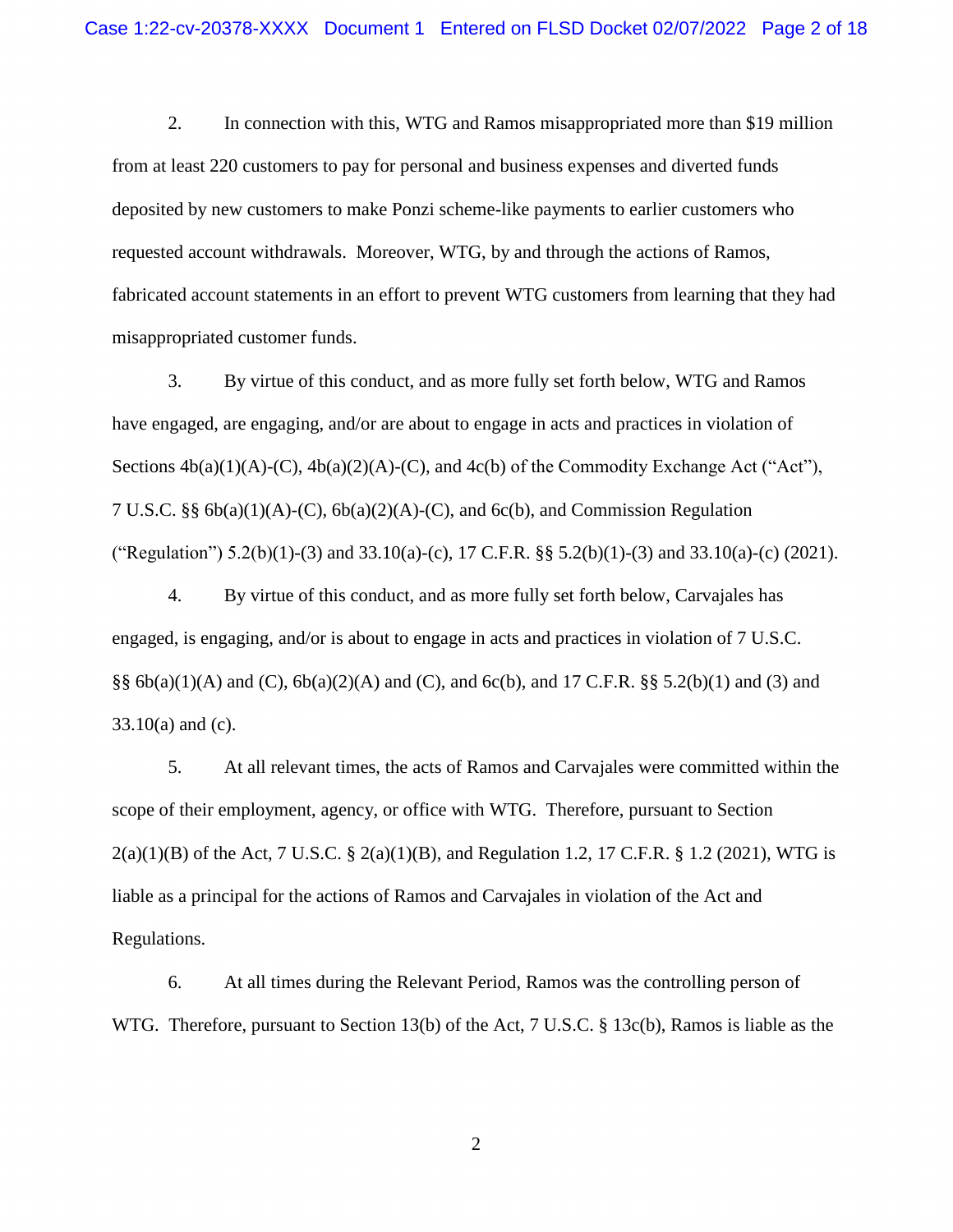controlling person for the actions of WTG and Carvajales in violation of the Act and Regulations.

7. Unless restrained and enjoined by this Court, Defendants are likely to continue to engage in the acts and practices alleged in this Complaint or in similar acts and practices, as described more fully below.

8. Accordingly, pursuant to Section 6c of the Act, 7 U.S.C. § 13a-1, the Commission brings this action to enjoin Defendants' unlawful acts and practices and to compel compliance with the Act and Regulations, and to further enjoin Defendants from engaging in any commodity-related activity.

9. In addition, the Commission seeks civil monetary penalties, restitution, and remedial ancillary relief, including but not limited to, trading and registration bans, disgorgement, rescission, pre- and post-judgment interest, and such other relief as the Court may deem necessary and appropriate.

#### **II. JURISDICTION AND VENUE**

10. This Court possesses jurisdiction over this action pursuant to 28 U.S.C. § 1331 (federal question jurisdiction) and 28 U.S.C. § 1345 (U.S. district courts have original jurisdiction over civil actions commenced by the United States or by any agency expressly authorized to sue by Act of Congress). In addition, Section 6c(a) of the Act, 7 U.S.C.  $\S$  13a-1(a), provides that U.S. district courts have jurisdiction to hear actions brought by the Commission for injunctive relief or to enforce compliance with the Act in the proper district court of the United States whenever it shall appear to the Commission that any person has engaged, is engaging, or is about to engage in any act or practice constituting a violation of any provision of the Act or any rule, regulation, or order thereunder.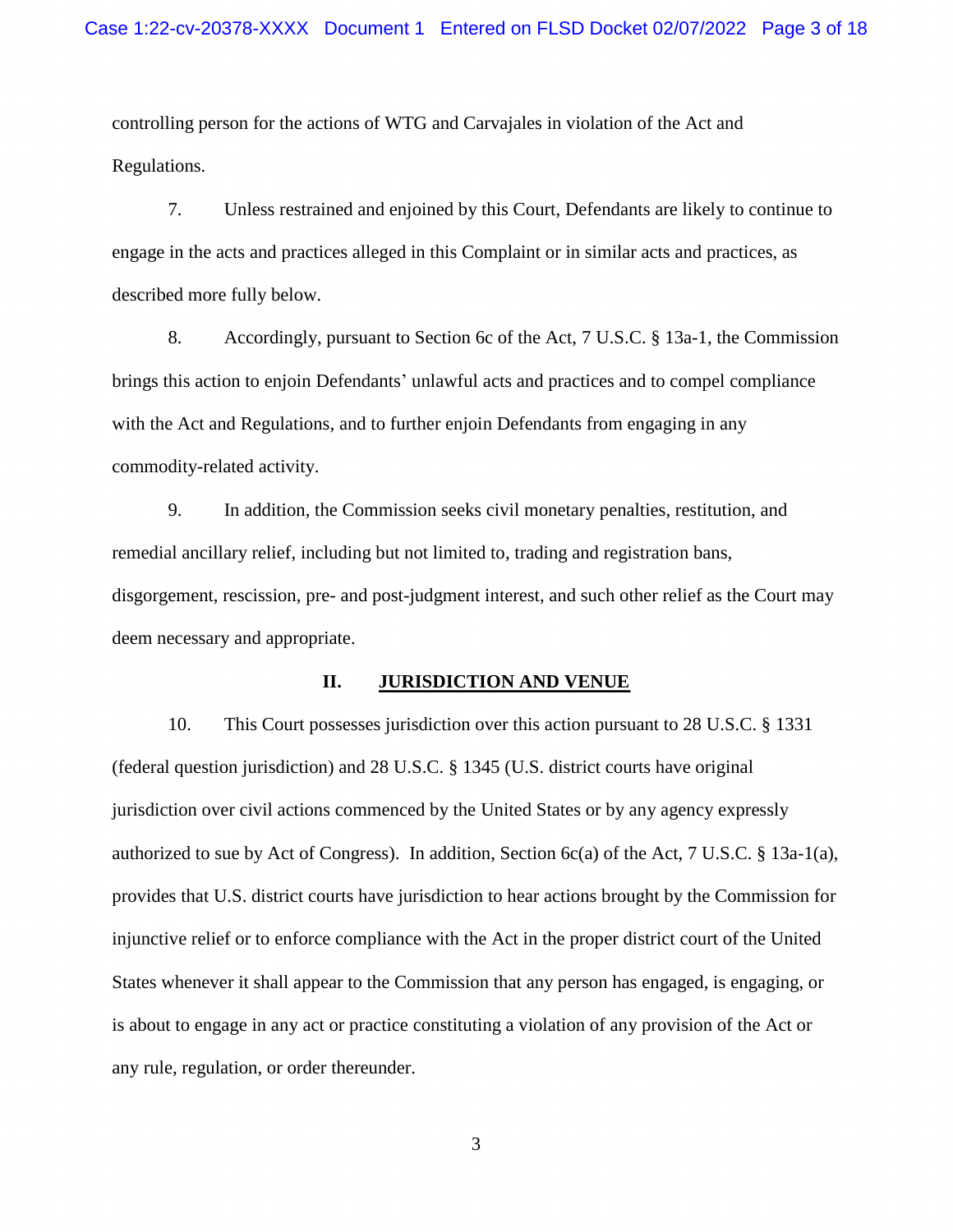11. With respect to Defendants' purported forex transactions, the Commission also has jurisdiction over the conduct and transactions at issue pursuant to Section  $2(c)(2)(C)$  of the Act, 7 U.S.C. § 2(c)(2)(C). For example, Section 2(c)(2)(C)(i) of the Act, 7 U.S.C. §  $2(c)(2)(c)(i)$  sets out the agreements, contracts or transaction subject to the Commission's forex jurisdiction. Moreover, Section  $2(c)(2)(C)(vi)$  of the Act, 7 U.S.C. §  $2(c)(2)(C)(vii)$ , underscores the Commission' forex jurisdiction by reaffirming that, "the Commission shall have jurisdiction over, an account or pooled investment vehicle that is offered for the purpose of trading, or that trades, any agreement, contract, or transaction in foreign currency described in" Section  $2(c)(2)(C)(i)$  of the Act. Additionally, forex agreements, contracts, and transactions, and accounts (as set out in Section  $2(c)(2)(C)(i)$ ) and forex accounts or pooled investment vehicles (as set out in Section  $2(c)(2)(C)(vi)$ ) shall be subject to, among other things, Section 4b of the Act, 7 U.S.C § 6b, pursuant to § 2(c)(2)(C)(ii)(I) of the Act, 7 U.S.C. 2(c)(2)(C)(ii)(I).

12. Venue properly lies with this Court pursuant to Section 6c(e) of the Act, 7 U.S.C. § 13a-1(e), because Defendants are found in, inhabit, or transact business in this District and the acts and practices alleged in this Complaint have occurred or are occurring within this District.

#### **III. THE PARTIES**

13. Plaintiff **Commodity Futures Trading Commission** is an independent federal regulatory agency charged by Congress with the administration and enforcement of the Act and Regulations promulgated thereunder. The Commission maintains its principal office at 1155 21st Street N.W., Washington, DC 20581.

14. **The W Trade Group LLC** is a Delaware company formed in June 2013, authorized to transact business in Florida. The formation documents list Ramos as WTG's sole officer, director, and agent. Its principal place of business is located at 5201 Blue Lagoon Drive,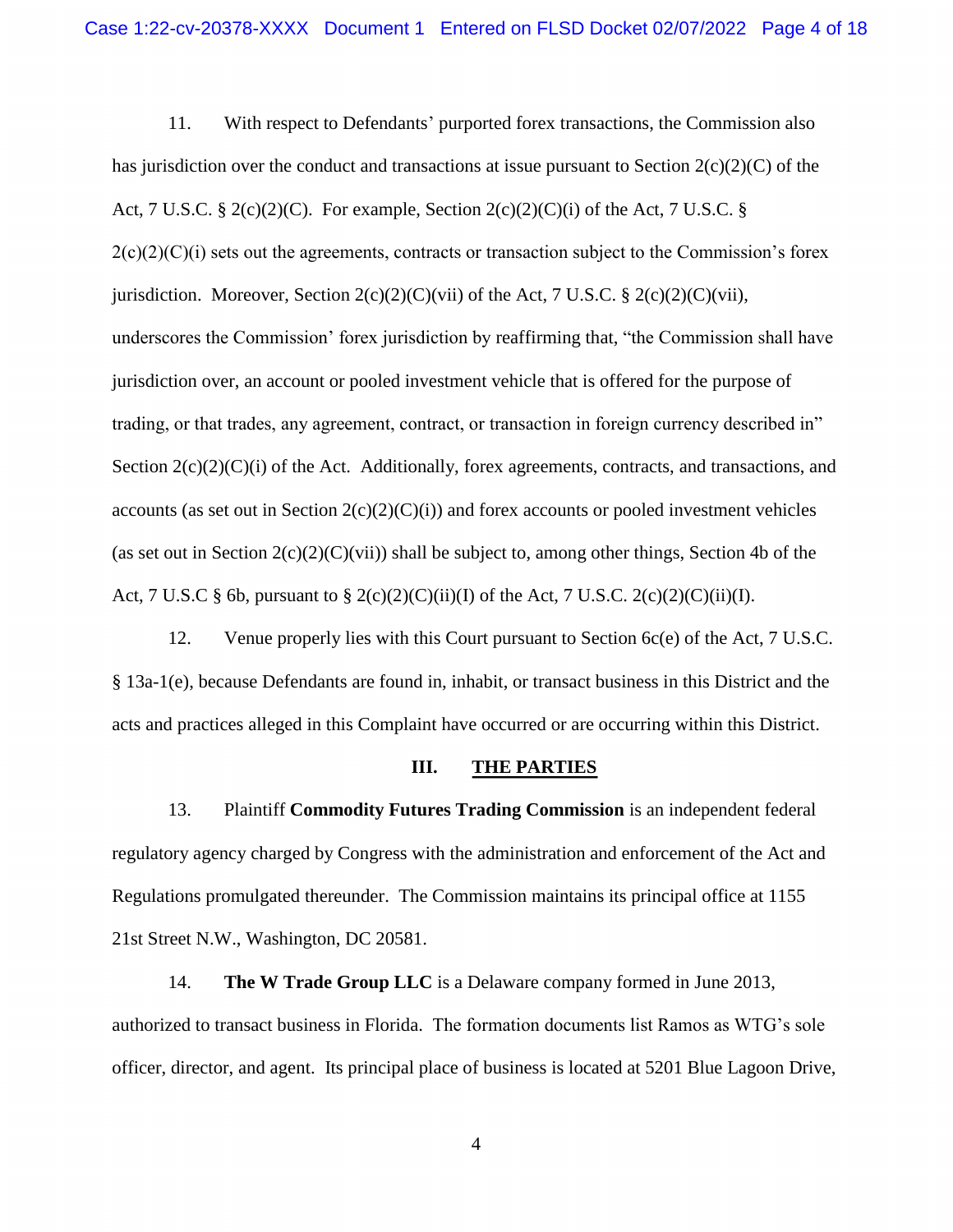Miami, FL, 33126. WTG has never been registered with the Commission.

15. **Larry Ramos Mendoza** is an individual residing in Miami, Florida. During the Relevant Period, he was the Managing Director and sole officer of WTG. He has never been registered with the Commission.

16. **Joseph Carvajales** is an individual residing in Miami, Florida. He was WTG's Investor Relations Director and assisted in operating WTG until his resignation in November 2019. He was previously registered with the Securities and Exchange Commission. He has never been registered with the Commission.

#### **IV. FACTS**

## *A. Defendants Committed Sales Solicitation Fraud*

17. During the Relevant Period, WTG, Ramos, and Carvajales fraudulently solicited members of the general public throughout the United States and abroad to engage in, among other things, futures, forex, and/or options trading. In their fraudulent solicitations, Ramos and Carvajales, acting as employees and agents of WTG, made numerous false statements to WTG customers and prospective customers.

18. First, in an effort to give prospective WTG customers a false sense of security, Carvajales, acting as an agent of WTG, falsely represented that WTG operates on the "four main exchanges" in New York, Sydney, Tokyo and London. In fact, WTG, operated on none. Additionally, Carvajales, also falsely asserted that WTG's trading in the US was "supported by SIPC" and trading in the UK was "supported by FSCS," when in fact there was no regulatory oversight of WTG's non-existent trades.

19. Second, Ramos and Carvajales, acting as employees and agents of WTG, misrepresented to prospective WTG customers that WTG would trade futures, forex, and/or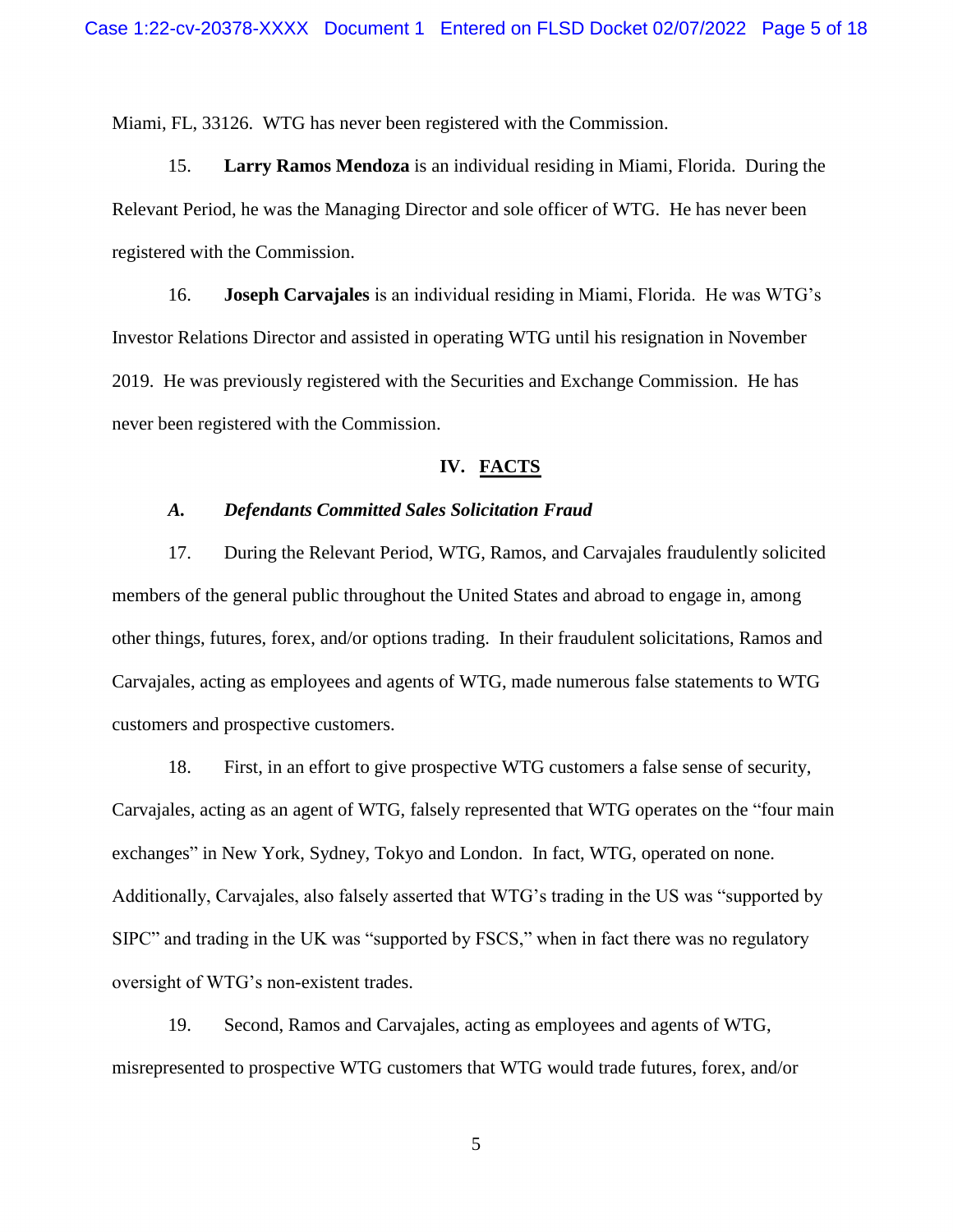options on behalf of customers. After discussions with Ramos and Carvajales about the "futures contracts" WTG was trading, prospective customers were given an application to open individualized trading accounts at an online futures commission merchant which included a list of commodities their funds purportedly would trade. In fact, WTG never traded on behalf of customers, in individualized or pooled accounts. Ramos and Carvajales failed to disclose to WTG customers that individual trading accounts had not been opened, or that customer funds had not been placed into trading accounts at all.

20. Third, Ramos and Carvajales, acting as employees and agents of WTG, claimed to prospective WTG customers that WTG traded customer funds using a commodity trading algorithm Ramos had developed, and each trade made using the algorithm would generate up to a 4% return. Ramos claimed to one potential customer that he had software that "looked at the last 80 years of commodities behavior" and it would put out an alert to tell you where to put the money. Carvajales, after describing the algorithm that Ramos had purportedly developed, told at least one potential customer that there was a minimum of 1.7% profit a month. This was untrue. No trading was ever done by WTG for its customers, much less with a commodity trading algorithm.

21. Fourth, Ramos, and Carvajales, acting as employees and agents of WTG, further claimed falsely that WTG customers would only risk 2% of their funds per transaction, and if WTG lost 15 consecutive transactions for a maximum total loss of 30%, it would immediately cease all transactions. Ramos told prospective customers that "his expertise was to protect investments" and that if he saw the risk going too high, WTG would pull out of the trade. Carvajales represented to a prospective customer that if a loss ever got to more than 2%, they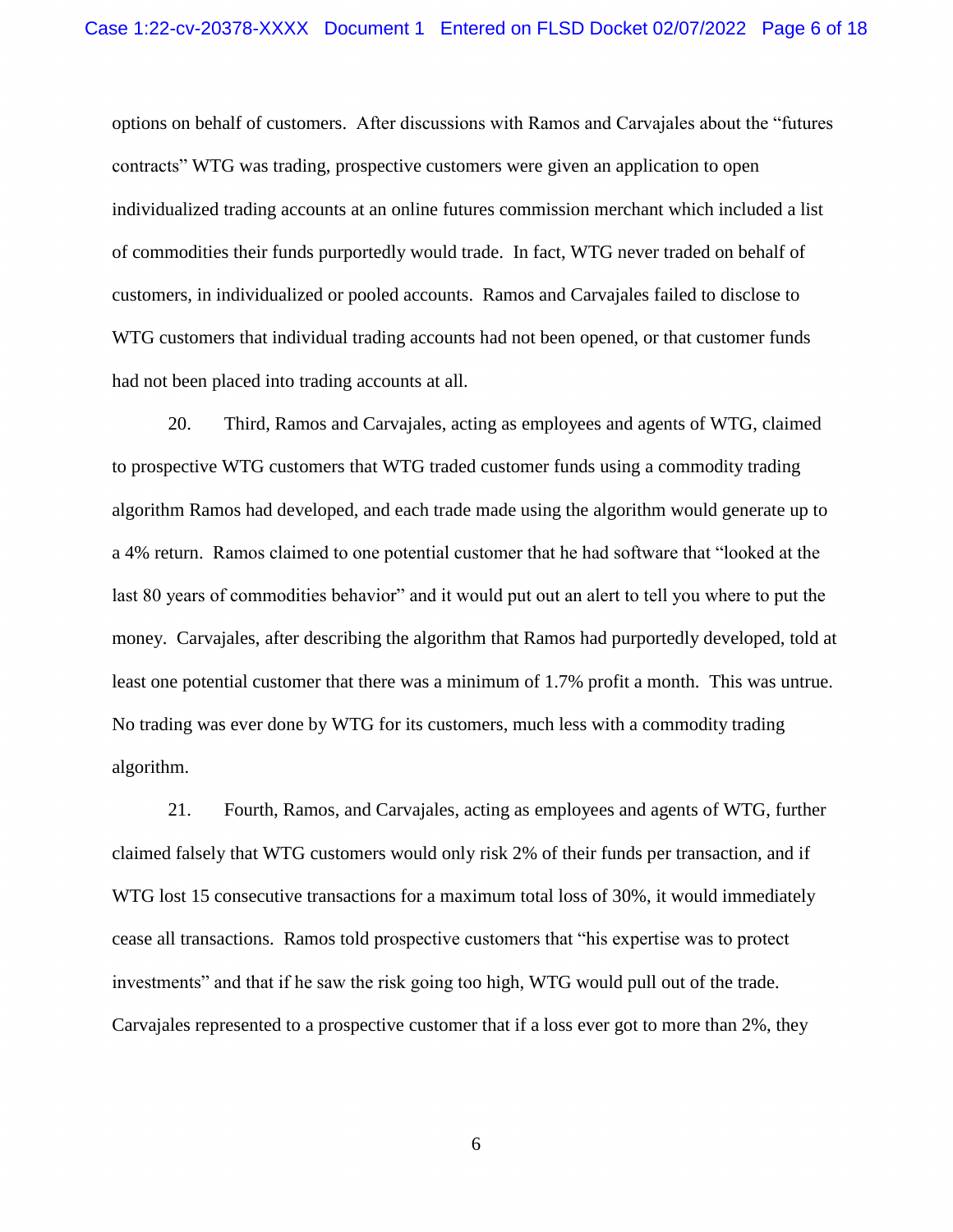would pull the trade from the market. This was also untrue because WTG did not open any customer accounts, nor did it trade customer funds.

22. Finally, in an effort to demonstrate WTG's trading sophistication, Ramos, and Carvajales, acting as employees and agents of WTG, also claimed falsely that prospective customers would have access to their trading accounts through a WTG mobile application, where they could review their account statements, and could withdraw their funds at any time. At least one prospective customer described how Carvajales set up the WTG mobile application on his phone. However, the WTG mobile application accounts that customers were able to access, showed fraudulent account statements that represented false trading profits.

23. In soliciting customers, Ramos and Carvajales on behalf of WTG, made no attempt to determine if customers were eligible contract participants ("ECPs") under Section  $1a(18)(A)(xi)$  of the Act, 7 U.S.C. §  $1a(18)(A)(xi)$ . In fact, most, if not all, of WTG's customers were not ECPs.

#### *B. WTG and Ramos Engaged in Misappropriation*

24. Based upon Ramos' and Carvajales' fraudulent solicitations, WTG received approximately \$19 million from at least 220 customers for the purported purpose of trading futures, forex, and/or options. Rather than use customer funds for trading, WTG and Ramos misappropriated these funds, which had been deposited in WTG bank accounts opened by Ramos. WTG and Ramos used customer money for Ramos' and Carvajales' personal expenses and salaries, and WTG business expenses.

25. WTG and Ramos also diverted customer funds to make Ponzi scheme-like payments to customers who requested withdrawals from WTG.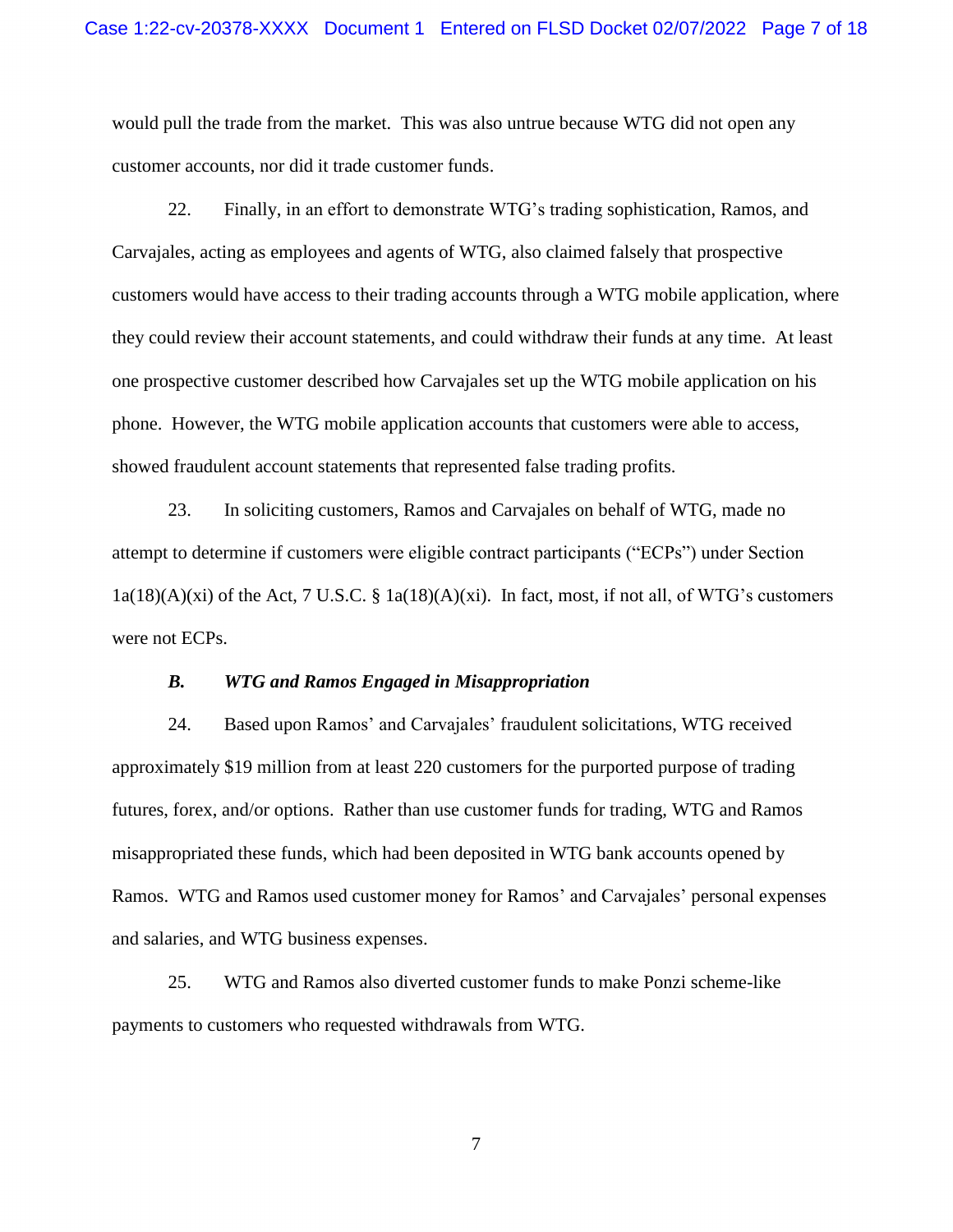26. WTG and Ramos also appear to have used customer money to maintain and operate a boat named "The Blessing." Ramos and Carvajales used the boat to entertain and solicit customers and to give the impression that they were operating a successful business. In one instance Ramos deposited \$109,000 of checks consisting of customer money to a WTG bank account in October of 2018 and then transferred \$9,000 of it to a separate WTG controlled bank account twelve days later. The following day Ramos paid for a boat charter totaling \$3,769.80 from the second WTG account. Altogether Ramos, using WTG accounts, spent \$50,000 on boating expenses, including marina fees, maintenance and repairs, and charters.

27. WTG customers attempted unsuccessfully to withdraw money from their supposedly profitable accounts. For example, one customer asked for his funds to be returned, and Ramos provided him with a check, but asked him to wait 2 weeks prior to depositing the funds. After 2 weeks, the customer attempted to deposit the check, but was told by his bank that there were insufficient funds in WTG's account. When the customer confronted Ramos and threatened to go to the police, Ramos told the him that he would have better luck getting his funds back without Ramos in prison. The fraudulent scheme ended in June 2020, at which time WTG and Ramos had misappropriated all of their customers' money.

#### *C. WTG and Ramos Sent False Records to Customers*

28. Throughout the Relevant Period, WTG and Ramos sent WTG customers falsified account statements through the WTG mobile application. Rather than showing that WTG had not actually opened trading accounts on behalf of customers with their funds, the WTG mobile application showed false balances and profits for each customer.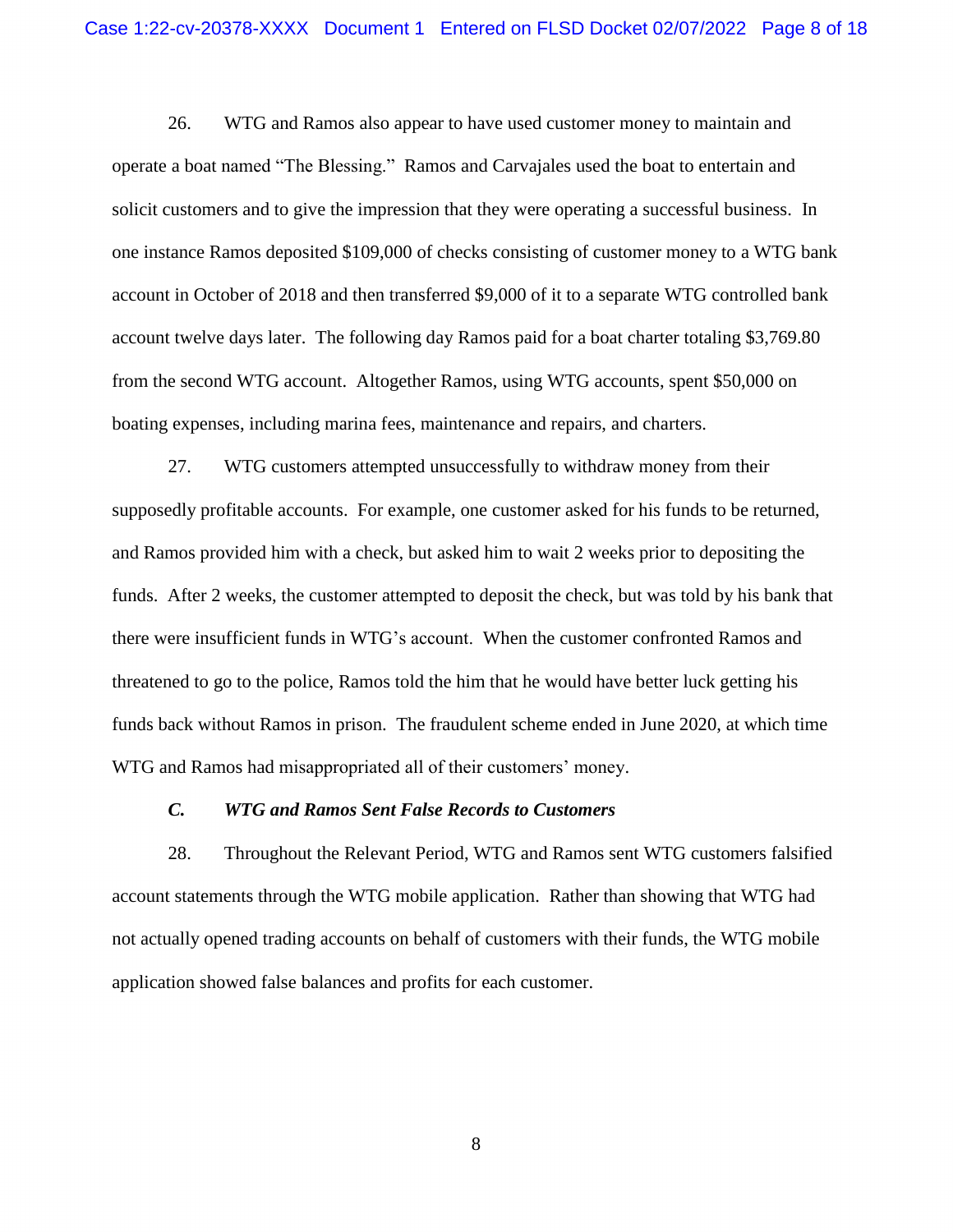29. WTG and Ramos, sent fake 1099-INT tax forms to at least one WTG customer. That fake tax form purported to show a trading profit of \$79,513, when in fact there had been no trading of customer funds through WTG.

#### *D. Interstate Commerce and Control*

30. As part of their scheme, Defendants used the U.S. mail or other instrumentalities of interstate commerce, including telephone and internet, to: (1) receive funds from customers; (2) disseminate marketing documents to actual and potential customers; and (3) disseminate false statements to actual and potential customers.

31. At all times during the Relevant Period, Ramos was WTG's Managing Director and sole officer. Ramos possessed both general control over WTG's business and specific control over the conduct underlying WTG's and Carvajales's violations. Ramos was the ultimate decision maker, and controlled all aspects of WTG's business. Ramos, in conjunction with other employees, managed the WTG day-to-day operations, and engaged in the solicitation of new and existing customers. Ramos opened and had signatory authority on all WTG bank accounts in WTG's name.

# **V. VIOLATIONS OF THE COMMODITY EXCHANGE ACT COUNT I**

## **FRAUDULENT CONDUCT IN VIOLATION OF SECTION 4b(a)(1)(A)-(C) OF THE ACT, 7 U.S.C. § 6b(a)(1)(A)-(C) (FUTURES TRANSACTIONS)**

31. The allegations set forth in paragraphs 1 through 30 are re-alleged and incorporated herein by reference.

32. Section  $4b(a)(1)(A)-(C)$  of the Act, 7 U.S.C. §  $6b(a)(1)(A)-(C)$ , makes it unlawful: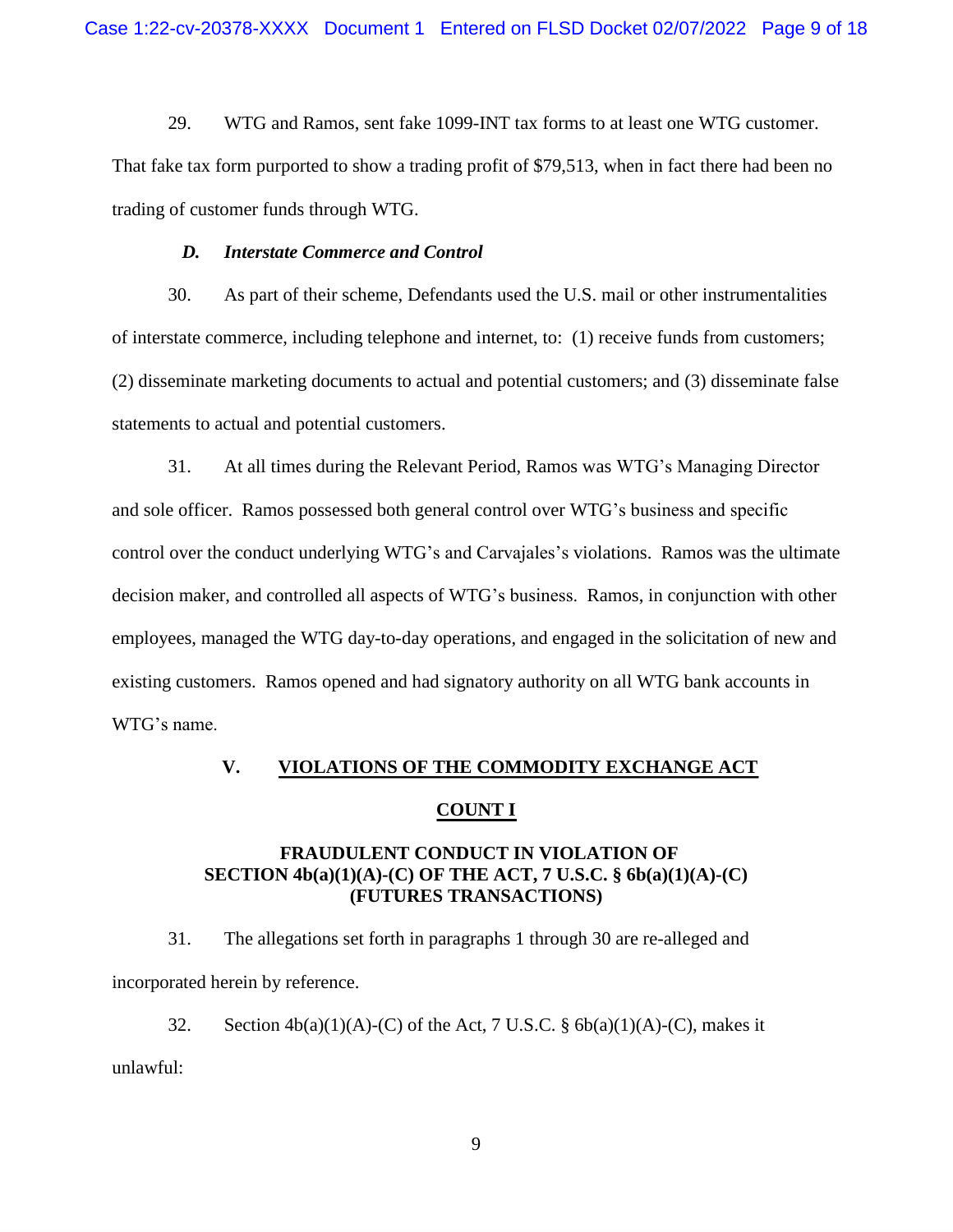[F]or any person, in or in connection with any order to make, or the making of, any contract of sale of any commodity in interstate commerce or future delivery that is made, or to be made, on or subject to the rules of a designated contract market, for or on behalf of any other person . . .

(A) to cheat or defraud or attempt to cheat or defraud the other person;

(B) willfully to make or cause to be made to the other person any false report or statement or willfully to enter or cause to be entered for the other person any false record;

(C) willfully to deceive or attempt to deceive the other person by any means whatsoever in regard to any order or contract or the disposition or execution of any order or contract . . . .

33. During the Relevant Period, in connection with the purported trading of futures conducted or to be conducted by Defendants on behalf of WTG customers, WTG and Ramos violated 7 U.S.C. § 6b(a)(1)(A)-(C) by, among other things: (i) misappropriating customer funds; (ii) making, causing to be made; and distributing reports or statements to customers that contained false information; and (iii) making material misrepresentations to WTG's customers and prospective customers.

34. During the Relevant Period, in connection with the purported trading of futures conducted or to be conducted by Defendants on behalf of WTG customers, Carvajales violated 7 U.S.C. § 6b(a)(1)(A) and (C) by making material misrepresentations to WTG's customers and prospective customers.

35. Defendants engaged in the acts and practices described above willfully,

knowingly or with reckless disregard for the truth.

36. Each act of misappropriation, misrepresentation and issuance of a false statement, including but not limited to those specifically alleged herein, is alleged as a separate and distinct violation of 7 U.S.C.  $\S$  6b(a)(1)(A)-(C).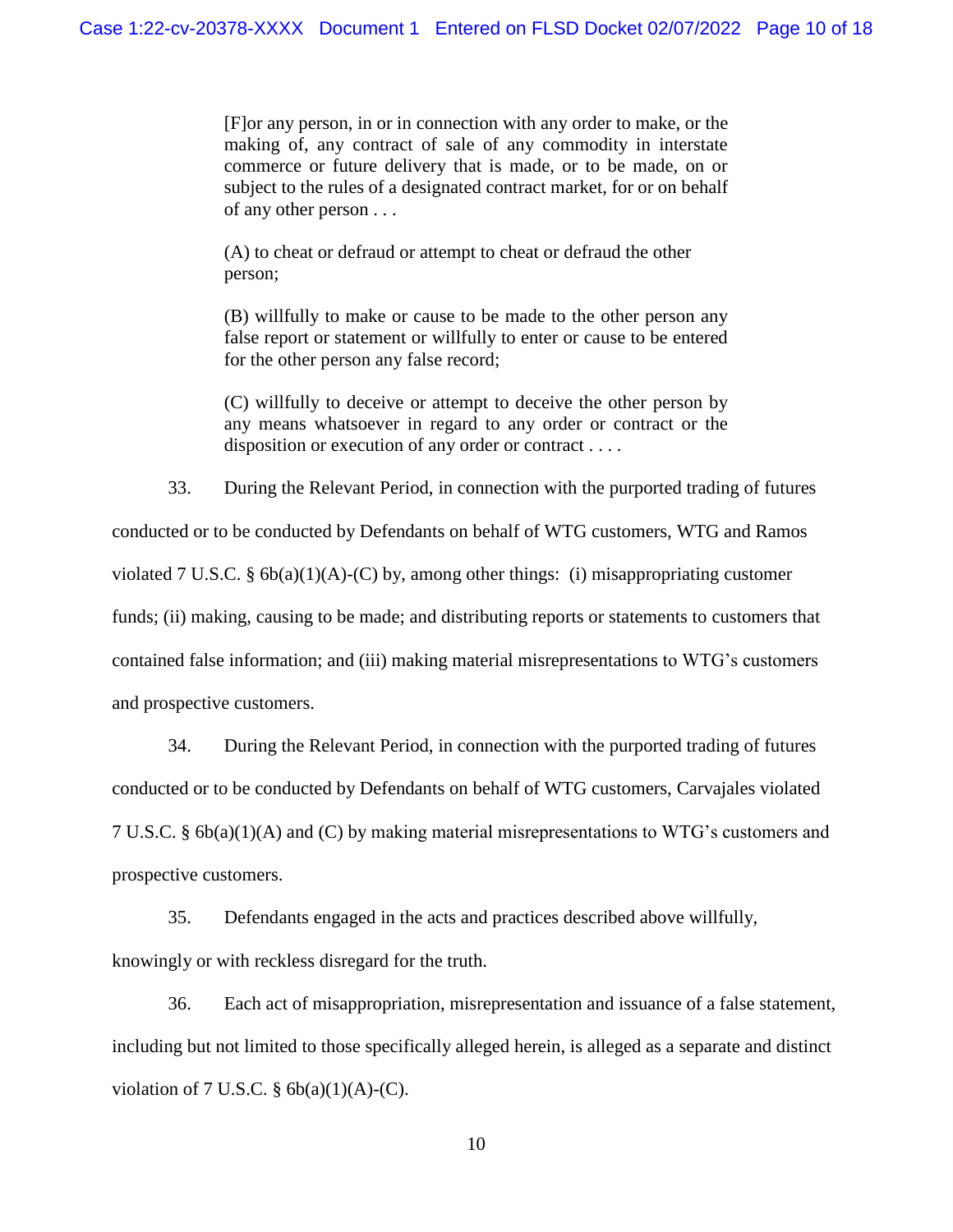37. Ramos directly or indirectly controlled WTG and did not act in good faith, or knowingly induced, directly or indirectly, the acts constituting WTG's violations of 7 U.S.C. § 6b(a)(1). Therefore, pursuant to Section 13(b) of the Act, 7 U.S.C. § 13c(b), Ramos is liable for each of WTG's violations of 7 U.S.C. §  $6b(a)(1)(A)-(C)$  as a controlling person of WTG.

38. The acts of Ramos and Carvajales, as described in this Complaint, were done within the scope of their employment and/or agency with WTG. Therefore, pursuant to Section  $2(a)(1)(B)$  of the Act, 7 U.S.C §  $2(a)(1)(B)$  and Regulation 1.2, 17 C.F.R. § 1.2 (2021), WTG is liable as a principal for each act or failure of Ramos and Carvajales that constitute violations of 7 U.S.C. § 6b(a)(1)(A)-(C).

# **COUNT II**

# **FRAUDULENT CONDUCT IN VIOLATION OF SECTION 4b(a)(2)(A)-(C) OF THE ACT, 7 U.S.C. § 6b(a)(2)(A)-(C) and COMMISSION REGULATION 5.2(b)(1)-(3), 17 C.F.R. § 5.2(b)(1)-(3) (2021) (FOREX TRANSACTIONS)**

39. The allegations set forth in paragraphs 1 through 38 are re-alleged and

incorporated herein by reference.

40. Section  $4b(a)(2)(A)-(C)$  of the Act, 7 U.S.C. §  $6b(a)(2)(A)-(C)$  makes it unlawful:

[F]or any person, in or in connection with any order to make, or the making of, any contract of sale of any commodity for future delivery, or swap, that is made, or to be made, for or on behalf of, or with, any other person, other than on or subject to the rules of a designated contract market—

(A) to cheat or defraud or attempt to cheat or defraud the other person

(B) willfully to make or cause to be made to the other person any false report or statement or willfully to enter or cause to be entered for the other person any false record;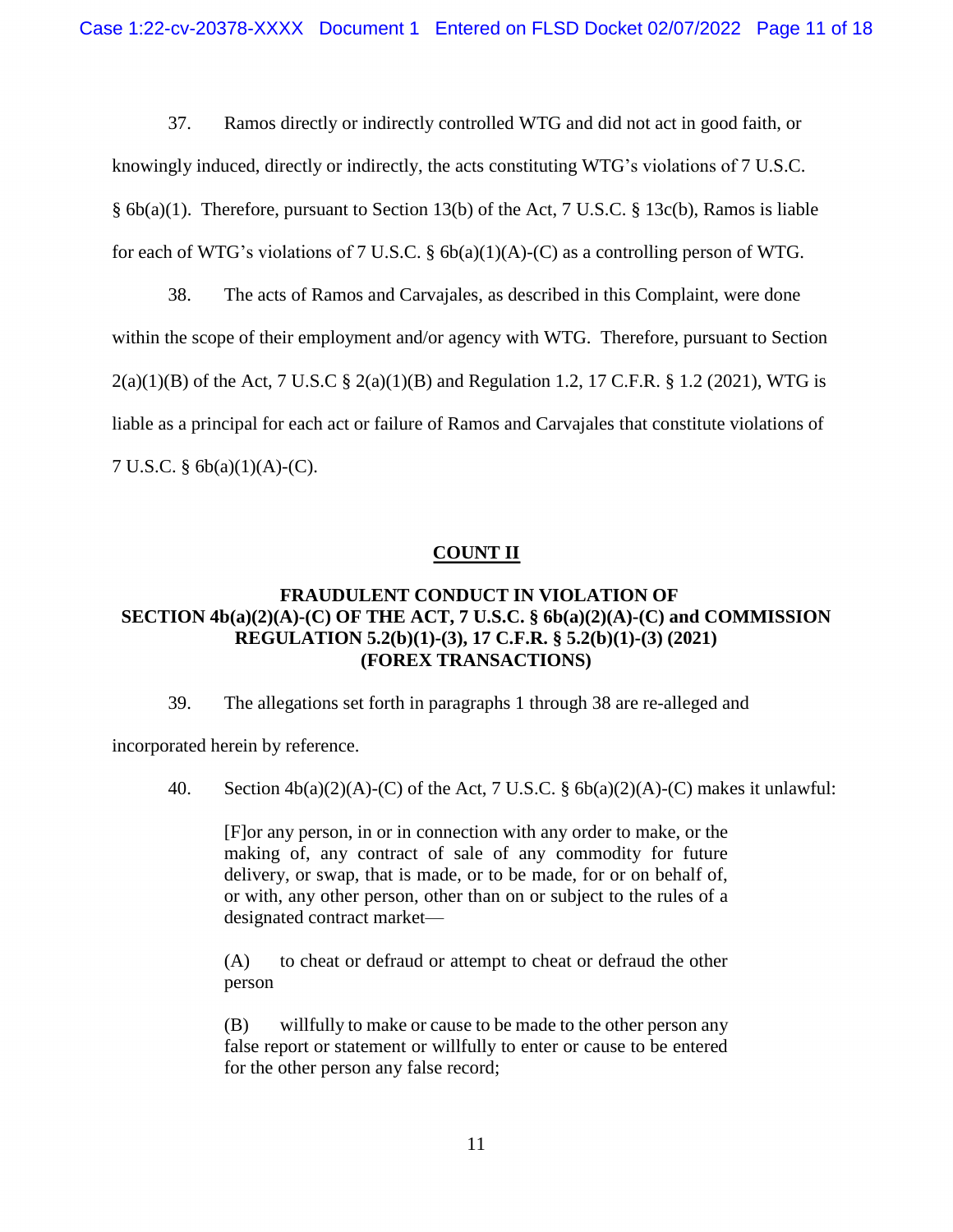(C) willfully to deceive or attempt to deceive the other person by any means whatsoever in regard to any order or contract or the disposition or execution of any order or contract, or in regard to any act of agency performed, with respect to any order or contract for or, in the case of paragraph  $(2)$ , with the other person  $\dots$ ;

41. 7 U.S.C. § 6b(a)(2)(A)-(C) applies to forex transactions as if they were futures

contracts pursuant to Section  $2(c)(2)(C)(iv)$  of the Act, 7 U.S.C. §  $2(c)(2)(C)(iv)$ .

42. Regulation 5.2(b)(1)-(3), 17 C.F.R. § 5.2(b)(1)-(3) makes it unlawful:

[F]or any person, by use of the mails or by any means or instrumentality of interstate commerce, directly or indirectly, in or in connection with any retail foreign exchange transaction:

(1) To cheat or defraud or attempt to cheat or defraud any person;

(2) Willfully to make or cause to be made to any person any false report or statement or cause to be entered for any person any false record; or

(3) Willfully to deceive or attempt to deceive any person by any means whatsoever.

43. During the Relevant Period, WTG and Ramos violated Section 7 U.S.C.

§  $6b(a)(2)(A)-(C)$  and 17 C.F.R. § 5.2(b)(1)-(3) by, among other things: (i) misappropriating

customer funds; (ii) making, causing to be made; and distributing reports or statements to

customers that contained false information; and (iii) making material misrepresentations to

WTG's customers and prospective customers. in connection with purported forex trading.

44. During the Relevant Period, Carvajales violated Section 7 U.S.C. §  $6b(a)(2)(A)$ 

and (C), and 17 C.F.R.  $\S$  5.2(b)(1) and (3) by making material misrepresentations to WTG's

customers and prospective customers in connection with purported forex trading.

45. Defendants engaged in the acts and practices described above willfully,

knowingly or with reckless disregard for the truth.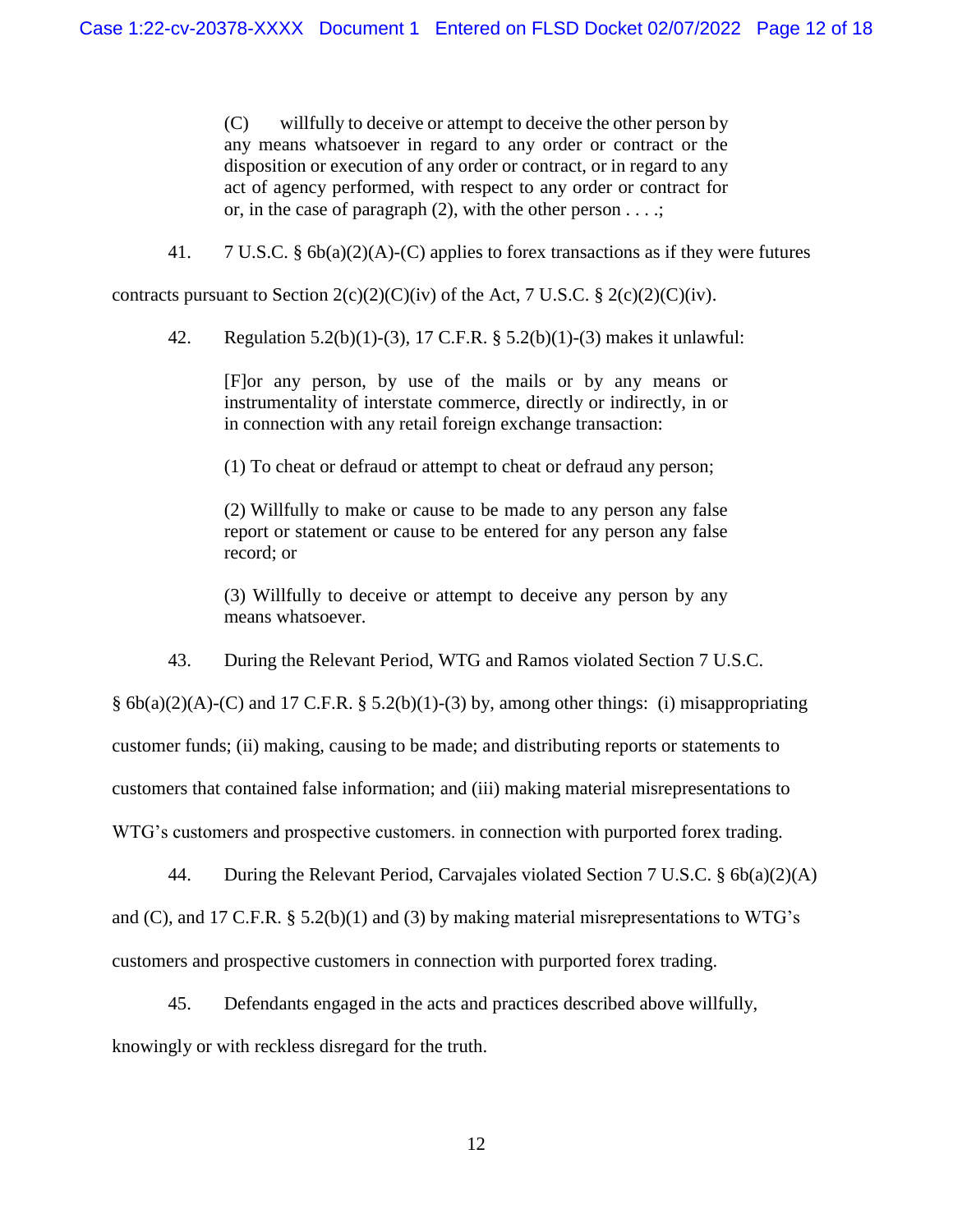46. Each act of misappropriation, misrepresentation, and issuance of a false statement, including but not limited to those specifically alleged herein, is alleged as a separate and distinct violation of 7 U.S.C.  $\S$  6b(a)(2)(A)-(C) and 17 C.F.R.  $\S$  5.2(b)(1)-(3).

47. Ramos directly or indirectly controlled WTG and did not act in good faith, or knowingly induced, directly or indirectly, the acts constituting WTG's violations of 7 U.S.C.  $§ 6b(a)(2)(A)-(C)$  and 17 C.F.R. § 5.2(b)(1)-(3). Therefore, pursuant to 7 U.S.C. § 13c(b), Ramos is liable for each of WTG's violations of 7 U.S.C. §  $6b(a)(2)(A)$ -(C) and 17 C.F.R. § 5.2(b)(1)-(3) as a controlling person of WTG.

48. The acts of Ramos and Carvajales, as described in this Complaint, were done within the scope of their employment and/or agency with WTG. Therefore, pursuant to 7 U.S.C § 2(a)(1)(B) and 17 C.F.R. § 1.2 (2021), WTG is liable as a principal for each act or failure of Ramos and Carvajales that constitute violations of 7 U.S.C. § 6b(a)(2)(A)-(C) and 17 C.F.R.  $§ 5.2(b)(1)-(3).$ 

#### **COUNT III**

## **VIOLATIONS OF SECTION 4c(b) OF THE ACT, 7 U.S.C. § 6c(b) AND COMMISSION REGULATION 33.10(a)-(c), 17 C.F.R. § 33.10(a)-(c) (2021) (OPTIONS TRANSACTIONS)**

49. The allegations set forth in paragraphs 1 through 48 are re-alleged and incorporated herein by reference.

50. Section 4c(b) of the Act, 7 U.S.C. § 6c(b) provides "No person shall offer to enter into, enter into or confirm the execution of any transaction involving any commodity regulated under this Act which is of the character of, or is commonly known in the trade as, an "option", . . . "bid", "offer", . . . "put" [or] "call" . . . contrary to any rule [or] regulation, of the Commission . . . prohibiting any such transaction or allowing any such transaction under such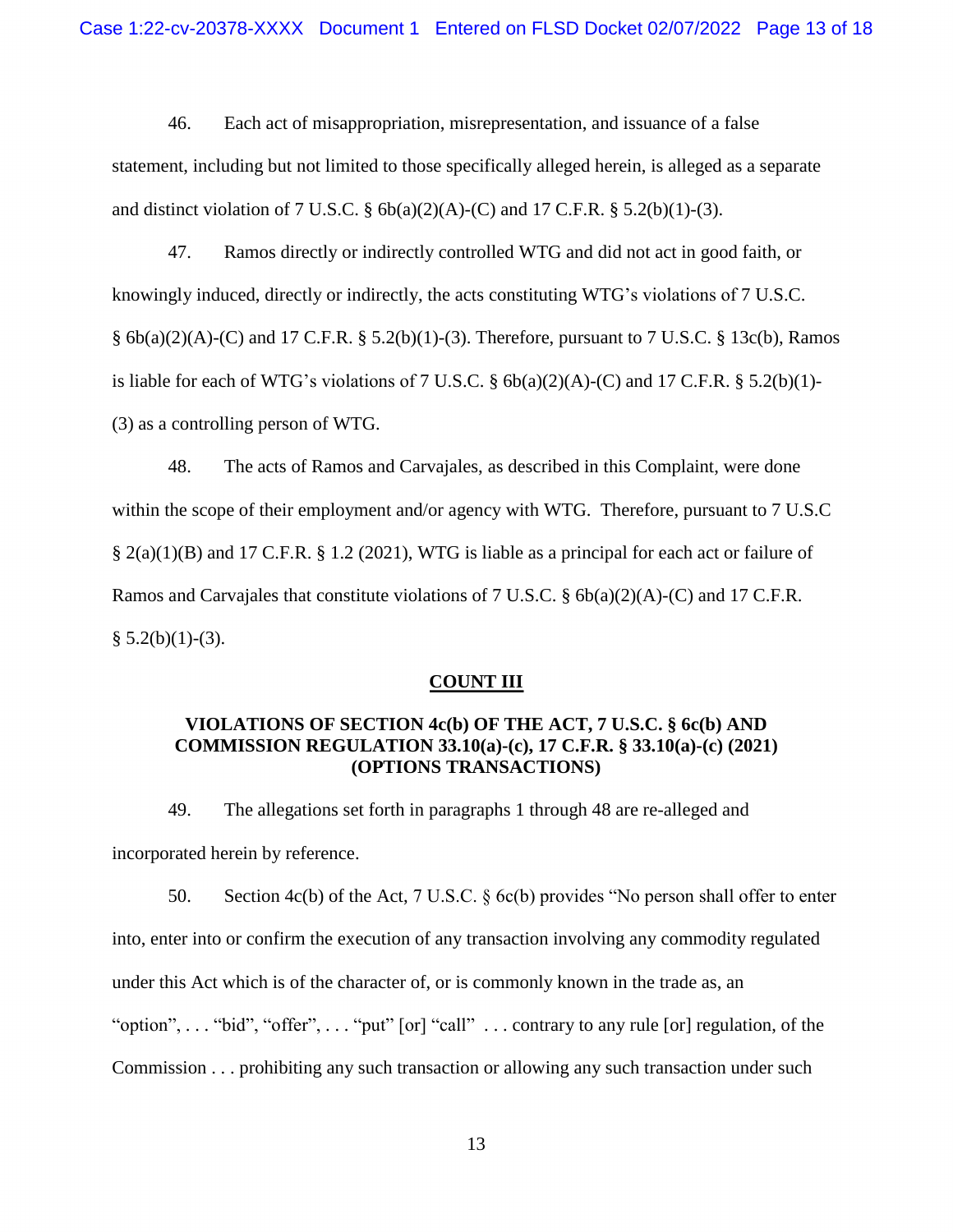terms and conditions as the Commission shall prescribe."

51. Regulation 33.10(a)-(c), 17 C.F.R. § 33.10(a)-(c) provides that:

It shall be unlawful for any person directly or indirectly—(a) To cheat or defraud or attempt to cheat or defraud any other person; (b) To make or cause to be made to any other person any false report or statement thereof or cause to be entered for any person any false record thereof; or (c) To deceive or attempt to deceive any other person by any means whatsoever in or in connection with an offer to enter into, the entry into, the confirmation of the execution of, or the maintenance of, any commodity option transaction

52. During the Relevant Period, WTG and Ramos violated 7 U.S.C. § 6c(b) and

17 C.F.R. § 33.10(a)-(c) by, among other things: (i) misappropriating customer funds;

(ii) making, causing to be made; and distributing reports or statements to customers that contained false information; and (iii) making material misrepresentations to WTG's customers and prospective customers in connection with purported options transactions.

53. During the Relevant Period, Carvajales violated Section 7 U.S.C. § 4c(b) and

17 C.F.R. § 33.10(a) and (c) by making material misrepresentations to WTG's customers and prospective customers in connection with purported options transactions.

54. Defendants engaged in the acts and practices described above willfully,

knowingly or with reckless disregard for the truth.

55. Each act of misappropriation, misrepresentation, and issuance of a false statement, including but not limited to those specifically alleged herein, is alleged as a separate and distinct violation of 7 U.S.C.  $\S$  6c(b) and 17 C.F.R  $\S$  33.10(a)-(c).

56. Ramos directly or indirectly controlled WTG and did not act in good faith, or knowingly induced, directly or indirectly, the acts constituting WTG's violations of 7 U.S.C. § 6c(b) and 17 C.F.R. § 33.10(a)-(c). Therefore, pursuant to 7 U.S.C. § 13c(b), Ramos is liable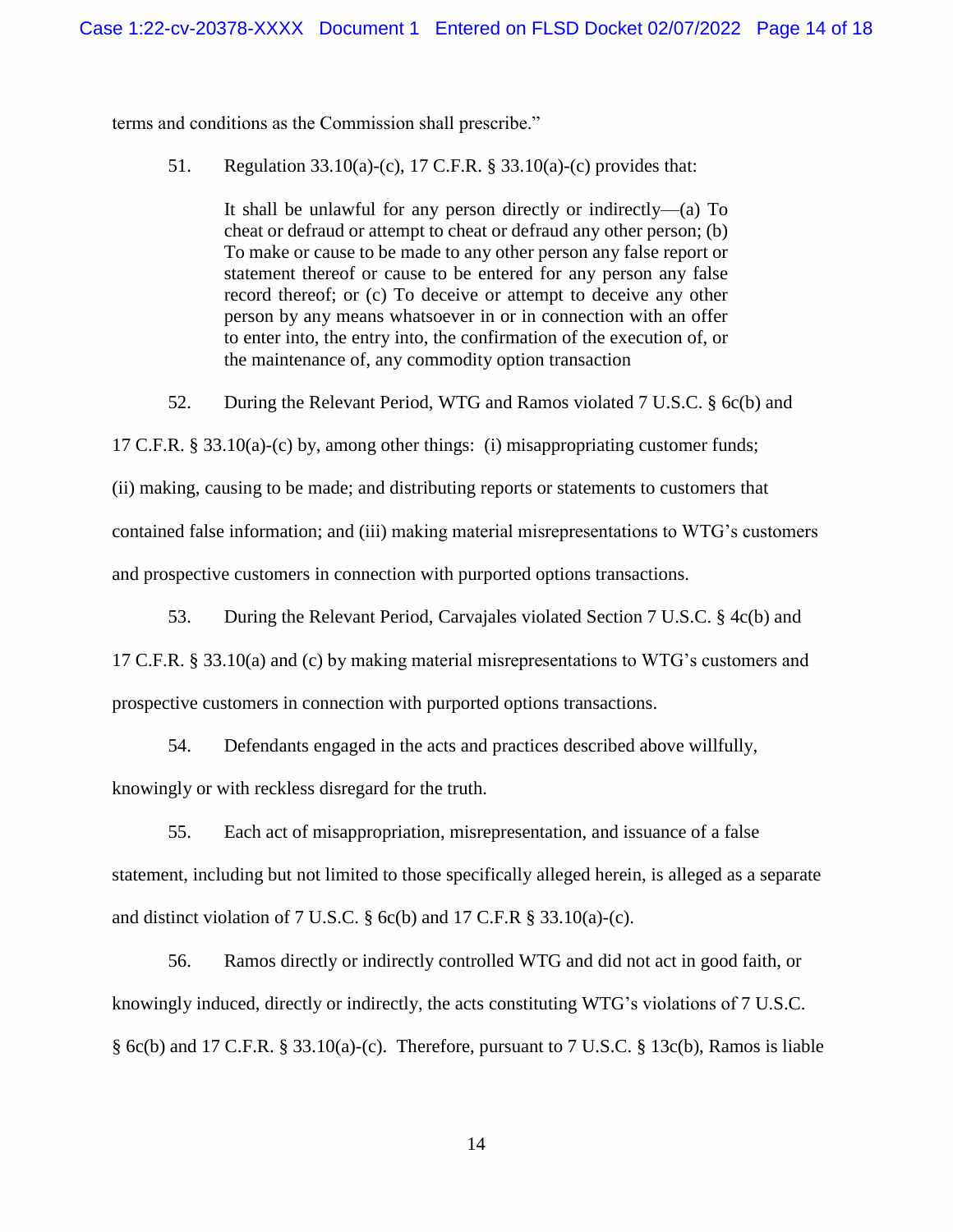for each of WTG's violations of 7 U.S.C. § 6c(b) and 17 C.F.R. § 33.10(a)-(c) as a controlling person of WTG.

57. The acts of Ramos and Carvajales, as described in this Complaint, were done within the scope of their employment and/or agency with WTG. Therefore, pursuant to 7 U.S.C § 2(a)(1)(B), 17 C.F.R. § 1.2 (2021), WTG is liable as a principal for each act or failure of Ramos and Carvajales constitute violations of 7 U.S.C. § 6c(b) and 17 C.F.R. § 33.10(a)-(c).

#### **VI. RELIEF REQUESTED**

**WHEREFORE**, the Commission respectfully requests that the Court, as authorized by Section 6c of the Act, 7 U.S.C. § 13a-1, and pursuant to its own equitable powers, enter:

A. An order finding that WTG and Ramos violated Sections  $4b(a)(1)(A)-(C)$ , 4b(a)(2)(A)-(C), and 4c(b) of the Act, 7 U.S.C. §§ 6b(a)(1)(A)-(C), 6b(a)(2)(A)-(C), and 6c(b), and Regulations 5.2(b)(1)-(3) and 33.10(a)-(c), 17 C.F.R. §§ 5.2(b)(1)-(3) and 33.10(a)-(c) (2021);

B. An order finding that Carvajales violated Sections  $4b(a)(1)(A)$  and (C),  $4b(a)(2)(A)$  and (C), and  $4c(b)$  of the Act, 7 U.S.C. §§  $6b(a)(1)(A)$  and (C),  $6b(a)(2)(A)$  and (C), and 6c(b), and Regulations 5.2(b)(1) and (3) and 33.10(a) and (c), 17 C.F.R. §§ 5.2(b)(1) and (3) and 33.10(a) and (c) (2021);

C. An order of permanent injunction enjoining WTG and Ramos, and their affiliates, agents, servants, employees, successors, assigns, attorneys, and all persons in active concert with them, who receive actual notice of such order by personal service or otherwise, from engaging in the conduct described above, in violation of have engaged, are engaging, and/or are about to engage in acts and practices in violation of 7 U.S.C.  $\S\S$  6b(a)(1)(A)-(C), 6b(a)(2)(A)-(C), and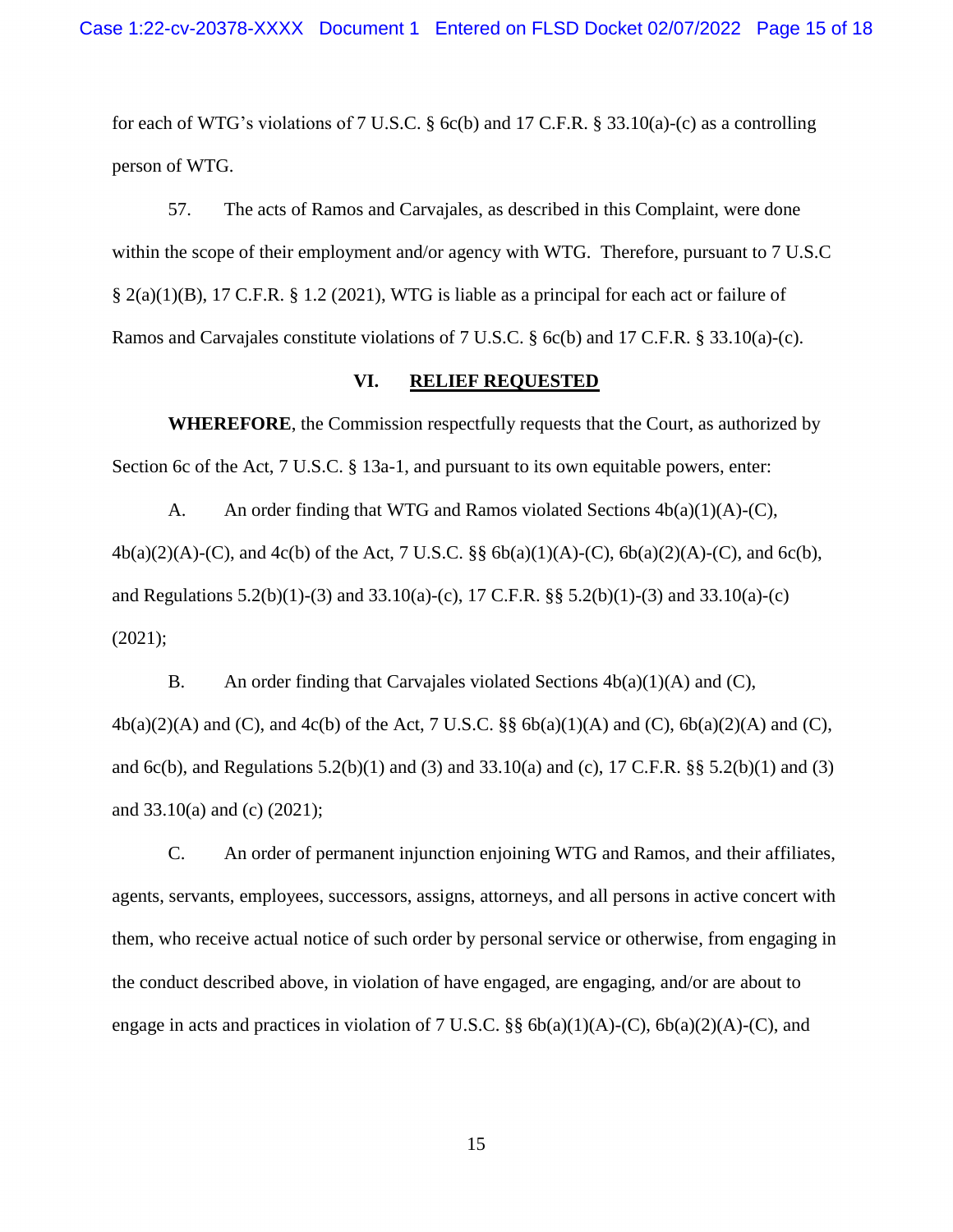6c(b), and Regulations 5.2(b)(1)-(3) and 33.10(a)-(c), 17 C.F.R. §§ 5.2(b)(1)-(3) and 33.10(a)-(c) (2021);

D. An order of permanent injunction enjoining Defendant Carvajales and his affiliates, agents, servants, employees, successors, assigns, attorneys, and all persons in active concert with him, who receive actual notice of such order by personal service or otherwise, from engaging in the conduct described above, in violation of have engaged, are engaging, and/or are about to engage in acts and practices in violation of 7 U.S.C. §§ 6b(a)(1)(A) and (C), 6b(a)(2)(A) and (C), and 6c(b), and 17 C.F.R. §§ 5.2(b)(1) and (3) and 33.10(a) and (c) (2021);

E. Enter an order of permanent injunction restraining and enjoining Defendants, and their affiliates, agents, servants, employees, successors, assigns, attorneys, and all persons in active concert with them, from directly or indirectly:

- (i) Trading on or subject to the rules of any registered entity (as that term is defined in Section 1a(40) of the Act, 7 U.S.C.  $\S$  1a(40));
- (ii) Entering into any transactions involving "commodity interests" (as that term is defined in Regulation 1.3, 17 C.F.R. § 1.3 (2021)), for accounts held by Defendants or in which Defendants have a direct or indirect interest;
- (iii) Having any commodity interests traded on Defendants' behalf;
- (iv) Controlling or directing the trading for or on behalf of any other person or entity, whether by power of attorney or otherwise, in any account involving commodity interests;
- (v) Soliciting, receiving, or accepting any funds from any person for the purpose of purchasing or selling any commodity interests;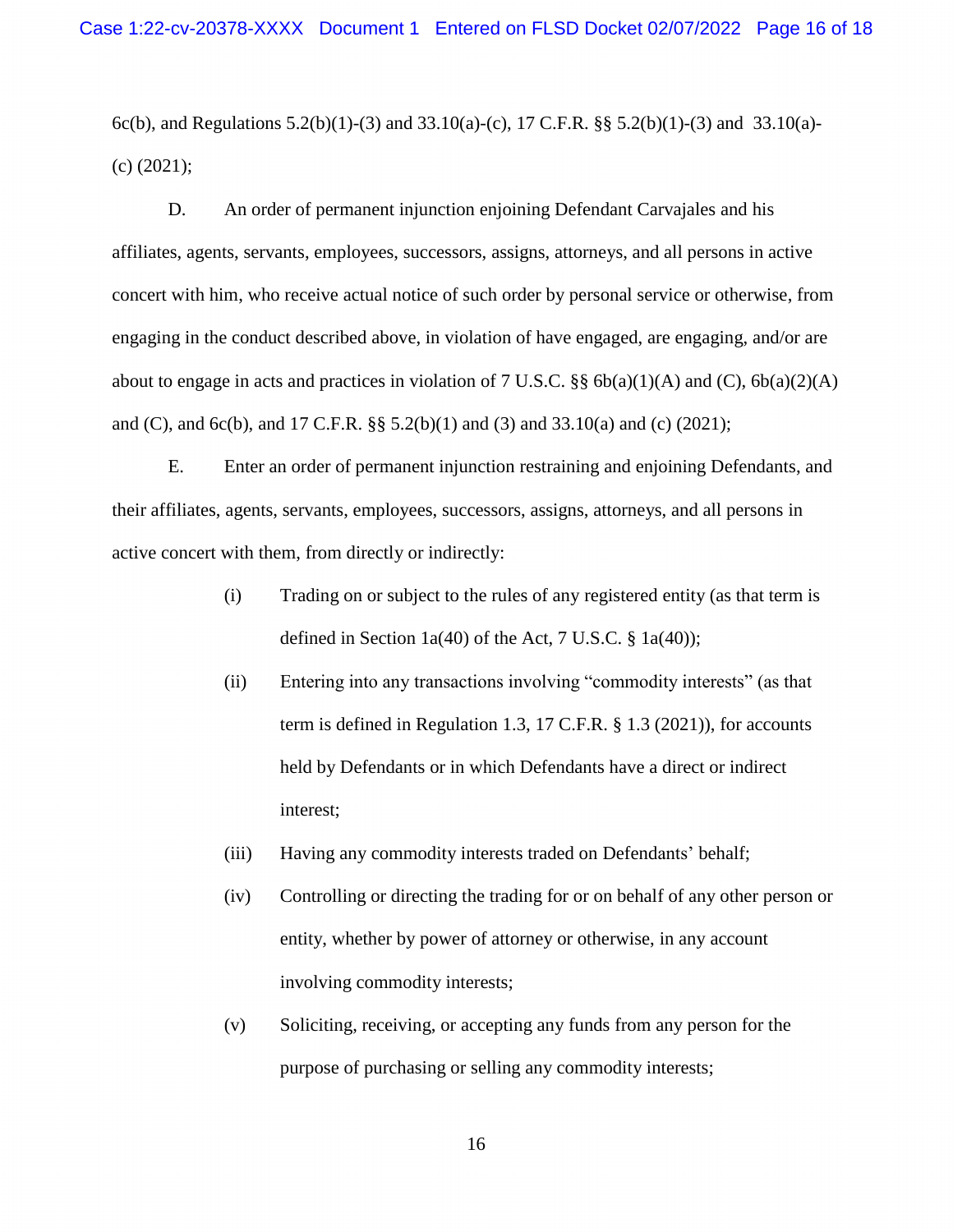- (vi) Applying for registration or claiming exemption from registration with the Commission in any capacity, and engaging in any activity requiring such registration or exemption from registration with the Commission, except as provided for in Regulation 4.14(a)(9), 17 C.F.R. § 4.14(a)(9) (2021);
- (vii) Acting as a principal (as that term is defined in Regulation 3.1(a), 17 C.F.R. § 3.1(a) (2021)), agent, or any other officer or employee of any person (as that term is defined in Section 1a(38) of the Act, 7 U.S.C. § 1a(38)) registered, exempted from registration, or required to be registered with the Commission, except as provided for in Regulation  $4.14(a)(9)$ ; and/or
- (viii) Engaging in any business activities related to commodity interests;

F. Enter an order directing Defendants, as well as any third-party transferee and/or successors, to disgorge, pursuant to such procedure as the Court may order, all benefits received including, but not limited to, salaries, commissions, loans, fees, revenues, and trading profits derived, directly or indirectly, from the acts or practices which constitute violations of the Act and Regulations as described herein, including pre- and post-judgment interest;

G. Enter an order directing Defendants, as well as any of their successors, to make full restitution to every person or entity who has sustained losses proximately caused by the violations described herein, including pre-judgment and post-judgment interest;

H. Enter an order directing Defendants, as well as any of their successors, holding companies, and alter egos, to rescind, pursuant to such procedures as the Court may order, all contracts and agreements, whether implied or express, entered into between, with, or among